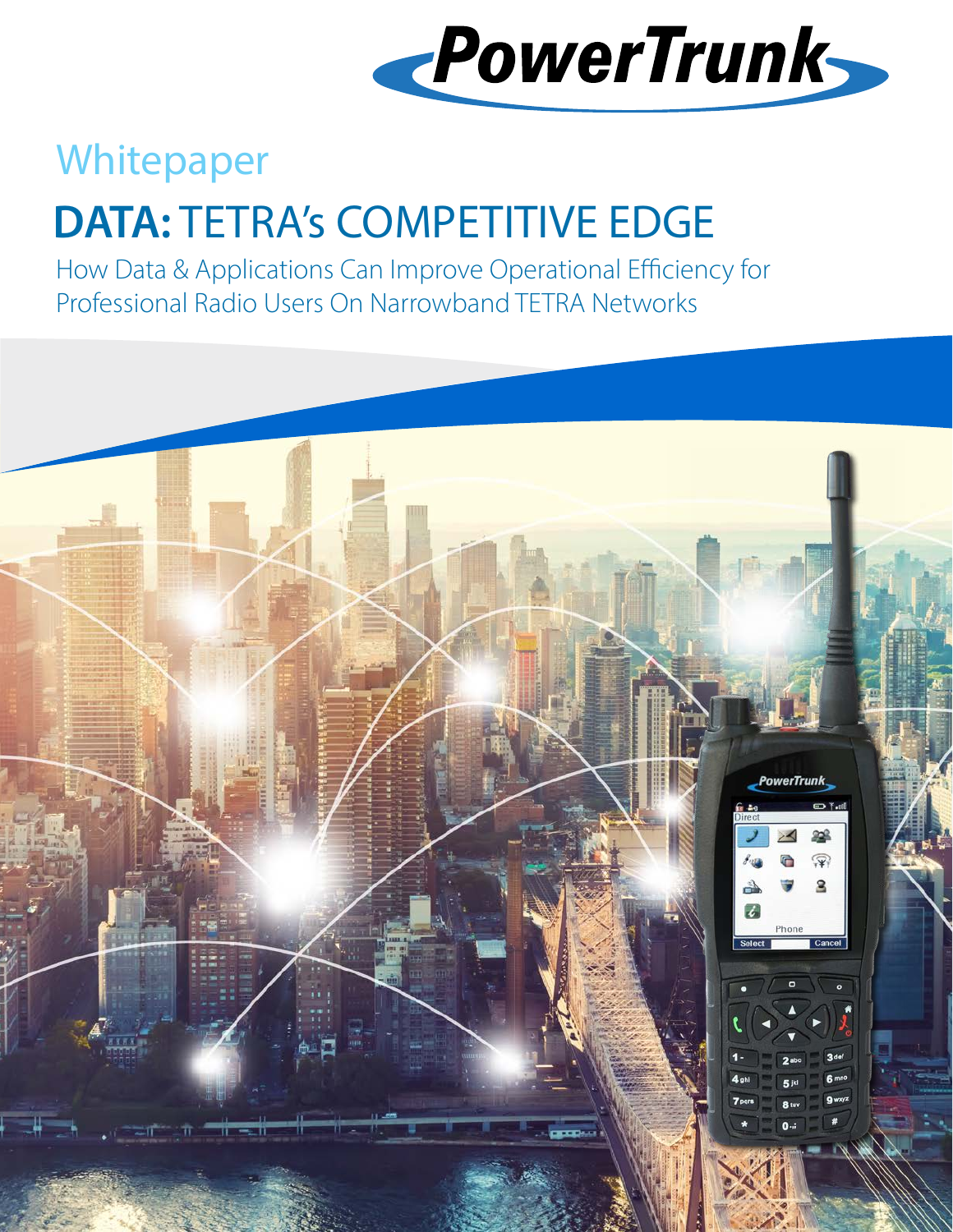Whether your operations are business or mission-critical, data can add significant value. Realtime information provides the vital link needed to make better decisions and operate more efficiently.

Utilizing data can minimize costs by reducing the amount of time spent retrieving or filling information, but also by lowering network usage (compared to voice), allowing for expansion or other activities without the need to add extra capacity, thus avoiding additional CAPEX and OPEX costs. TETRA technology's unique data capacity enables efficient applications to run in parallel of essential voice communications.

Users nearly always carry a radio, so why not use it to generate efficiency and benefits for your operation. This can be done either by using applications on the radio or by attaching a tablet or PC to the radio to provide a secure and cost-effective means of communication.

Utilizing data can improve the speed and accuracy of communication, providing clarity, brevity and an auditable trail, as well as reduce the margin for human error.

Clarity of communication aids good and rapid decision making and, combined with timely inputs from the field that can be automatically processed and distributed, provides a real-time view of progress and an overview of the activities being monitored.

Routine tasks and processes can be automated to save time and ensure predictability. Using applications can support your existing processes, streamline field work, and automatically present the information needed at each step, leading to a more efficient workflow and helping to enforce processes and ensure quality.

Integrating the collected or distributed data with your IT systems provides an opportunity to use analytics and automated intelligence to improve your operational efficiency and overall customer satisfaction.

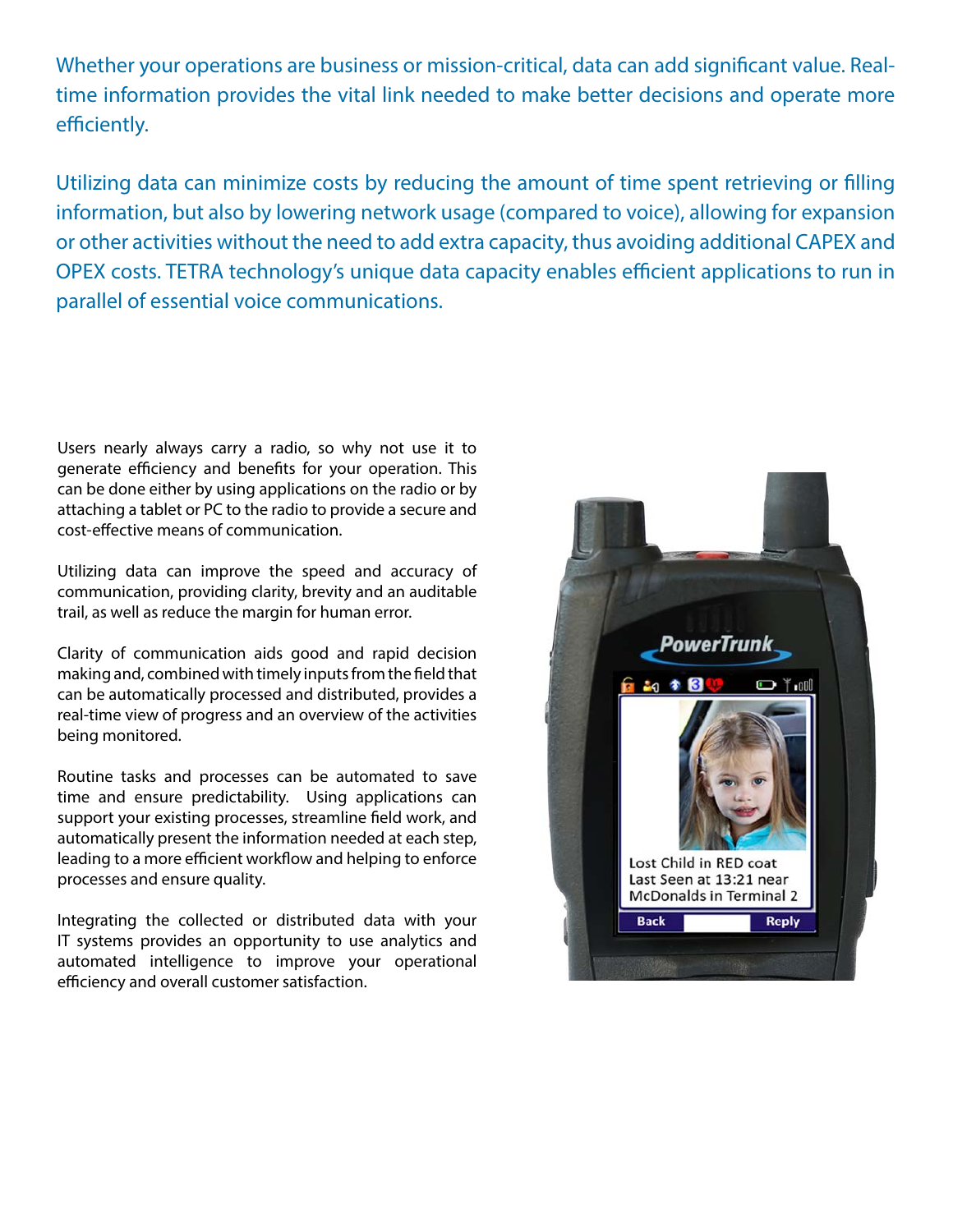#### Applications Drive Efficiency

TETRA radios usually have large sunlight–visible displays and an ability to host applications, utilizing either text messages, IP data, or both to provide a communications platform. IP packet data is not always the optimal delivery mechanism for applications on narrowband networks; messaging (text, binary data, and status) with group delivery for radio-efficient communications can also be used. Choosing the right transport mechanism for your application can deliver a very responsive and rapid service.

The table below shows how both narrowband and broadband data can provide a service for the typical types of application used by professional radio users. While the ability to deliver high resolution images or streaming video requires broadband networks most applications can be realized over narrowband networks if the right data bearer is used and the application is "smart" regarding the data it transfers or – more importantly – doesn't transfer across the air, resulting in a very low-latency transaction times.

|                                           | <b>TETRA Short Data</b> | <b>DMR</b> | <b>TETRA IP Data</b> | <b>Broadband IP data</b> |
|-------------------------------------------|-------------------------|------------|----------------------|--------------------------|
| Database search                           |                         |            |                      |                          |
| <b>AVL</b>                                |                         |            |                      |                          |
| Messaging/Email                           |                         |            |                      |                          |
| File transfer e.g. still<br><i>images</i> |                         |            |                      |                          |
| <b>Slow scan video</b>                    |                         |            |                      |                          |
| <b>Streaming video</b>                    |                         |            |                      |                          |

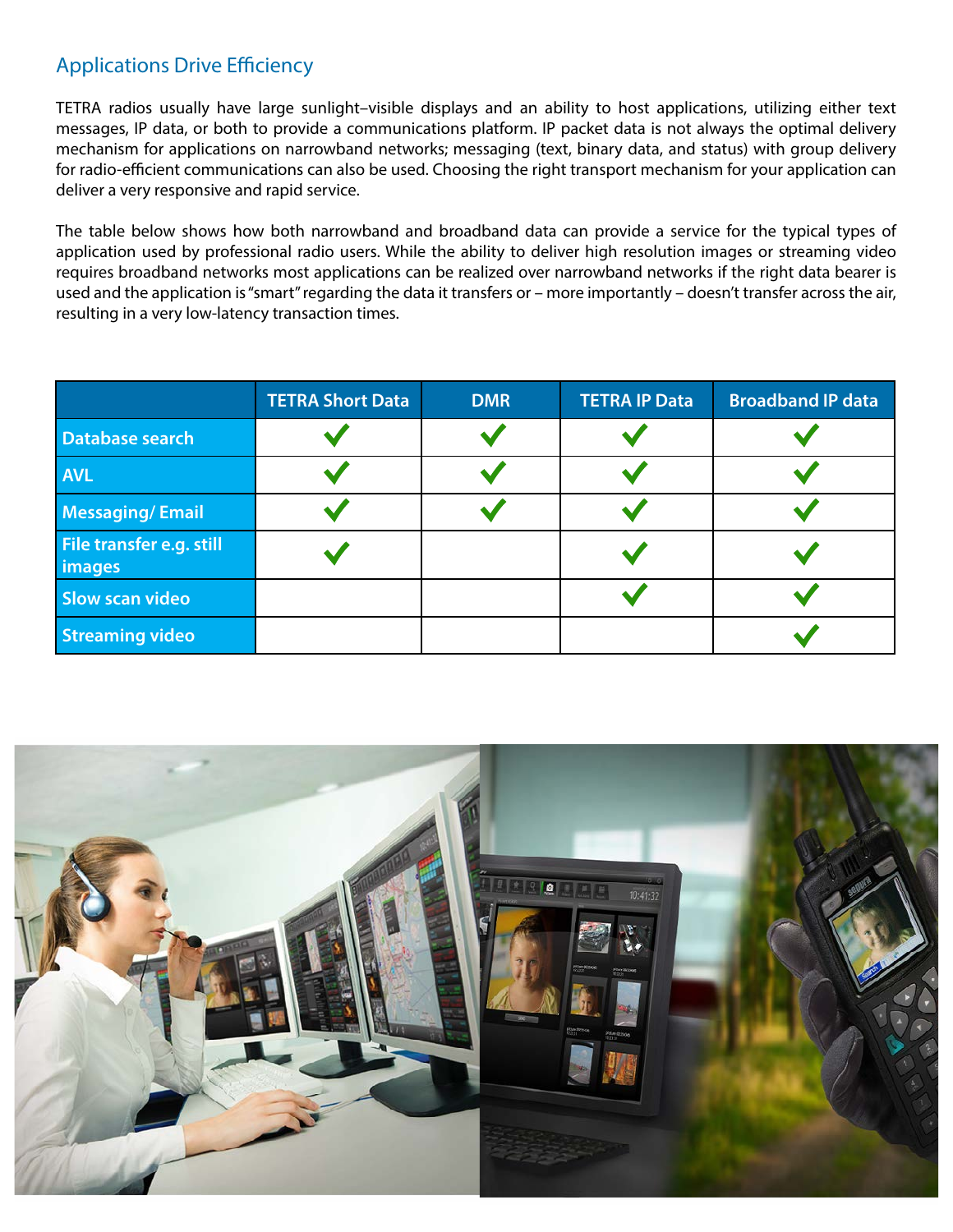## **Efficiency Savings When Using Data**

When used to access back-office data, traditional voice communications usually involve multiple transactions between the person in the control room and the person using the radio; the person in the control room searches for the relevant data and reads out the result to the radio user.

This has two disadvantages; it takes two people to complete the task, and there is also a high chance of inaccuracy due to missed or misheard data when it is verbally relayed.

This sort of transaction is shown below, and can take a minute or more to complete, depending upon the amount of data to be relayed and how much repetition is required to ensure that all the data is captured.



Unit 5, calling Dispatch, over



Go ahead Unit 5

Please check vehicle Delta - Lima -One - Two - Alpha - Mike - Seven, Three, Seven, over July (Database search DL12AM737

Dispacth, please check vehicle owner

Vehicle is a white BMW Series 3. Tax and insurance are not valid, over

Driver database search 09046711K

Driver reference zero-nine-zerofour-six-seven-one-one-kilo. Owner name is John Doe. Licence is suspended, over

Thanks. Unit 5, out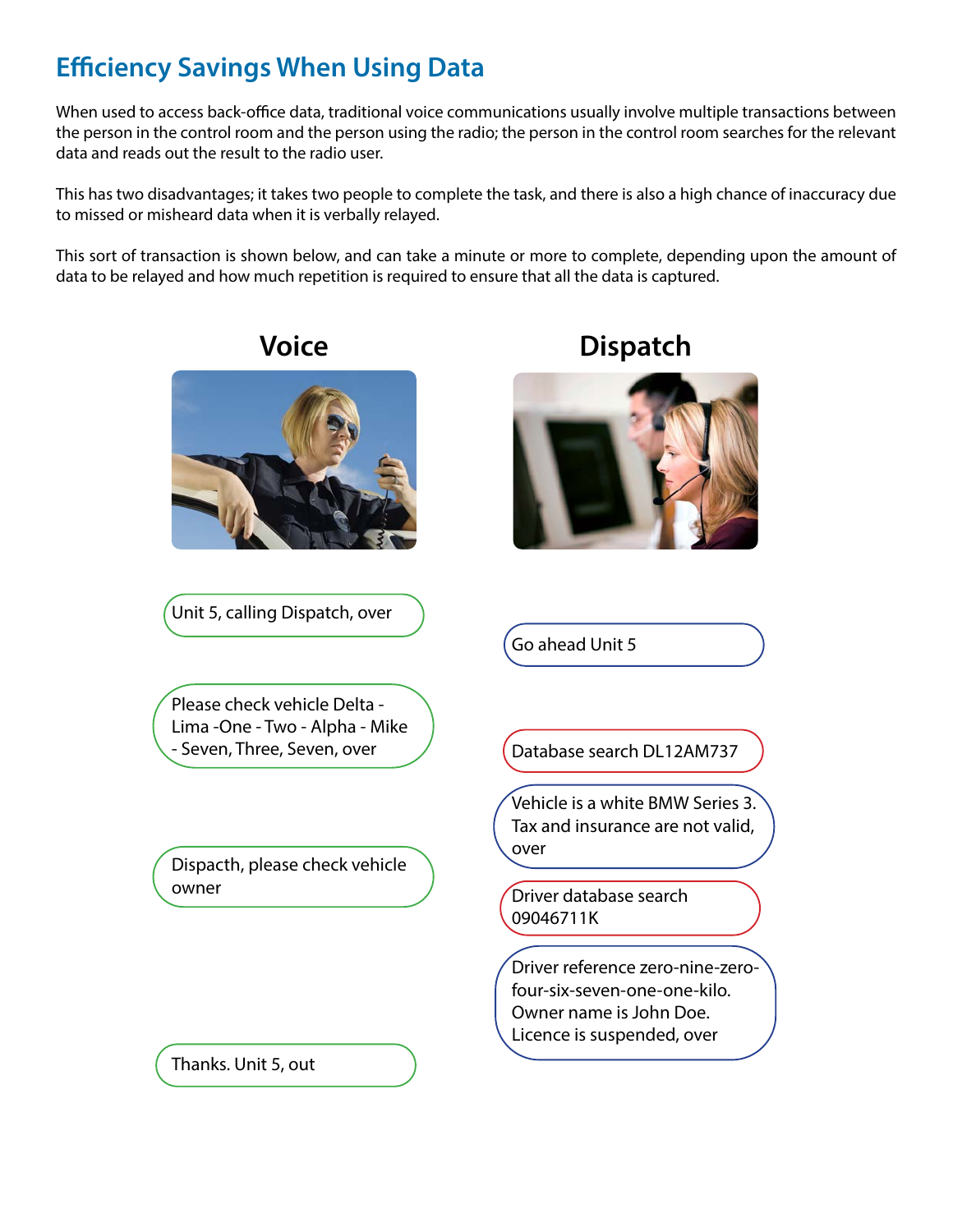A typical database query from an application running on a radio goes directly to the back-end systems without intermediaries and is usually contained within one text message, as shown.

|                            | <b>DL12AM737</b>      | <b>BMW White 3 Series</b> |
|----------------------------|-----------------------|---------------------------|
|                            | <b>DL Number</b>      | 090467112K                |
| <b><i>Passworthunk</i></b> | <b>Name</b>           | John Doe                  |
|                            | <b>Tax</b>            | <b>NOT VALID</b>          |
|                            | <b>Insurance</b>      | <b>NOT VALID</b>          |
|                            | <b>Licence</b>        | Suspended                 |
|                            | Vehicle details       |                           |
|                            | <b>Driver details</b> |                           |
|                            | <b>Tax details</b>    |                           |

When these two processes are overlaid, there is a large difference in the time and resources it takes to achieve the same goal. The application is much faster and uses significantly less network capacity and resources.

In this case, the voice channel is utilized for approximately 55 seconds and by two people, whereas the application uses two text messages and the transaction is completed in approximately 11 seconds. This makes the application TEN TIMES more efficient.

Some requests are repeated by personnel many times each day, multiplying the benefits of using data and the return on investment for doing so. If this activity where used 2000 times per day, the daily saving would be 55 hours of effort when compared to using voice. That is the equivalent of six extra people working every day!

Application projects are also relatively low-cost, with disproportionate savings in expensive time and resources. The benefits can be substantial when time and network costs are included; in some cases 40% or more of total benefits are from data and apps on a network. The cumulative benefits of replacing voice with voice and narrowband data on TETRA networks are high.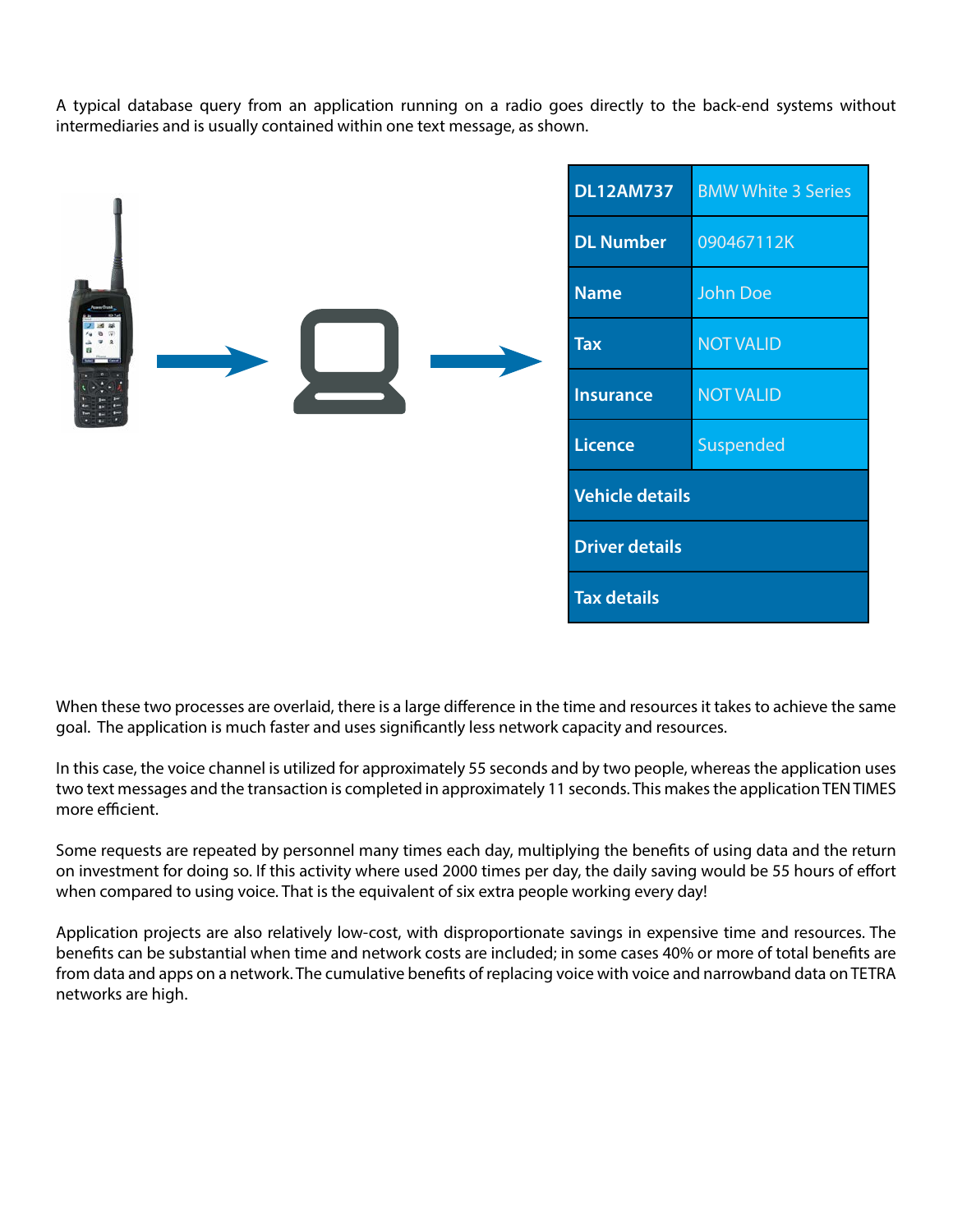### **TETRA Data In Action: Case Studies**

The following case studies show the range and scope of possibilities for applications, in particular, querying or pushing data to backend systems, across a range of sectors.

#### New Jersey Transit AVL

The New Jersey Transit PowerTrunk TETRA network provides state-wide coverage along New Jersey bus routes, including three light rail systems: Hudson Bergen Light Rail (HBLR), Newark Light Rail (NLR), and River Line Light Rail.

The TETRA network provides NJ TRANSIT with the first mission-critical land mobile radio system in the United States that has sufficient data capacity to support the voice and data needs of transit operations over a single LMR network. The network significantly enhances the safety and efficiency of existing NJ TRANSIT operations because it (1) delivers carrier-grade speech quality, (2) carries data services on a system with mission-critical reliability, and (3) offers higher data capacity which enables advanced data-centric applications such as AVL and real-time bus information data in the Control Room.

TETRA technology data management capacity together with a Synchronous Data Manager (SDM) polling application has been included in the solution, allowing the refresh of information of the entire fleet (4000+ units) in just a few seconds.



This application, based on the TETRA Short Data Service (SDS), allows third-party applications to download polling tables into the TETRA system for much more efficient collection of periodic parameters (e.g., GPS position data from vehicles). SDM's slot prebooking techniques make individual polling messages unnecessary at the application level. The fleet management application features SDM which guarantees the best possible performance for a given amount of available spectrum (update all NJT vehicle GPS positions every 30-40 seconds).

#### French Railways

TETRA radios help SNCF minimize costs, accelerate communications, reduce human error, and improve customer satisfaction.

SNCF is using applications on their TETRA radios to broadcast pre recorded announcements, update information panels on platforms, streamline train preparation and dispatch, and make train shunting much safer.

In many cases, the data messages replace instructions spoken into an analog radio or shouted to a colleague, enabling more efficient communication. In other cases, applications update back-end systems directly, eliminating the need to relay information from the platform to a third party for data entry.

Information transmitted by the applications directly updates SNCF's back-end systems, making it much easier to carry out postevent monitoring and performance reporting based on the more complete and accurate data. SNCF can easily see, for example, how long it takes to carry out individual operations during the train preparation process, how many trains leave each station on time, and which station a train has reached.

#### European Union Presidency

During Finland's EU presidency, a significant element of police duties centerd on monitoring convoys.

Instant messaging was used on both TETRA and GSM networks. With support, agents were able to message between the two technologies, allowing real-time status updates and freeing voice channels for emergency calls.

Instant messaging was also used to secure meeting places and visitor accommodation and to effect vehicle and person check-outs.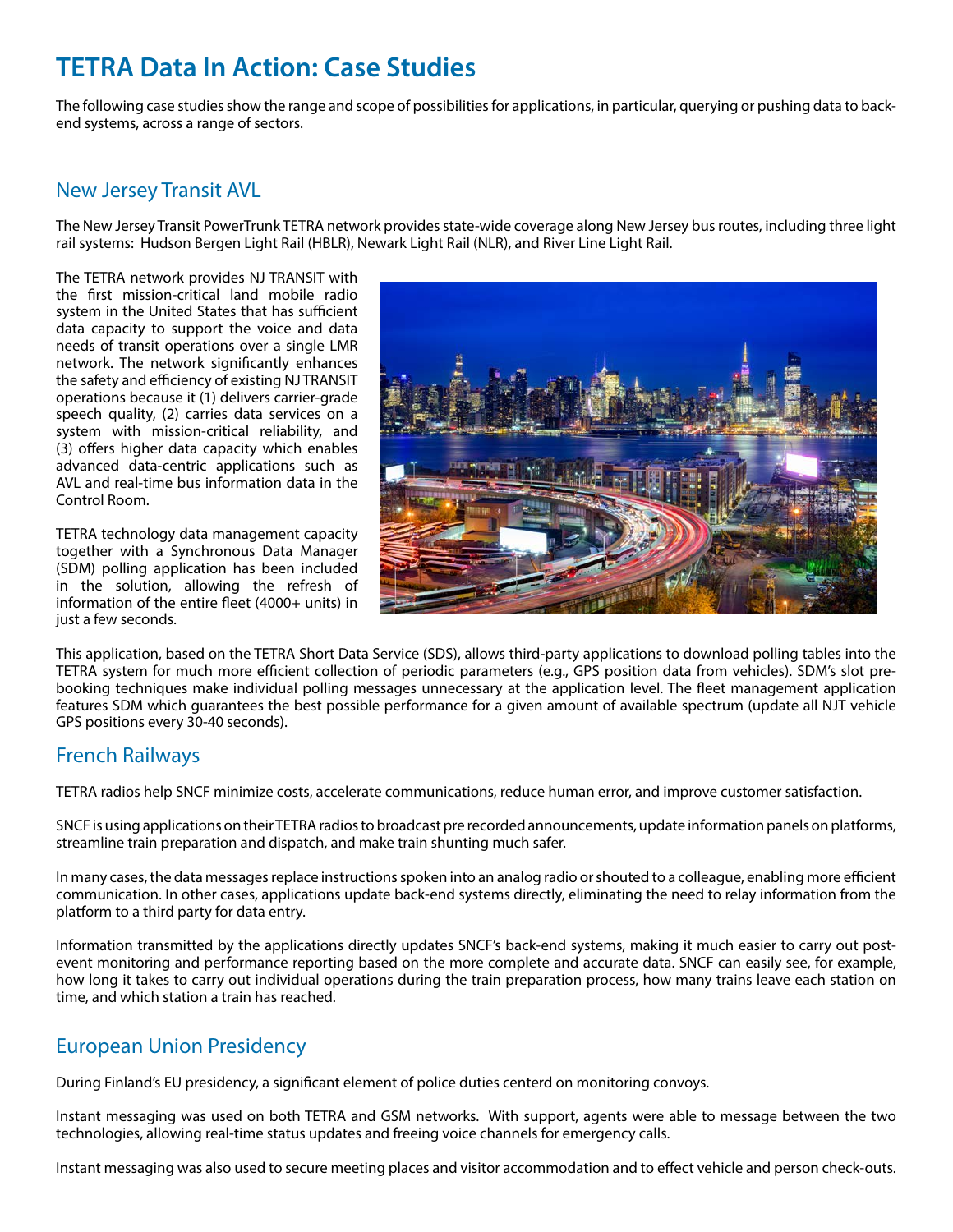#### Agnico Eagle Mining

The Meliadine project, located in the low Arctic of northern Canada, is Agnico Eagle's largest development project based on mineral reserves and mineral resources. The project has 3.4 million ounces of gold in proven and probable reserves and a large mineral resource. The Meadowbank open-pit gold mine in the Kivalliq region of Nunavut was Agnico Eagle's first low Arctic mine. Both sites rely on TETRA technology for voice and data communications.

The engineering team at the mine added Short Data Applications (SDAs) to TETRA radios over the short data messaging service. Requiring no firmware changes, SDAs enable the automation of work flows, job allocation, and remote control capabilities, and provide intuitive display of information. Ultimately, purpose-built SDAs empower users to make better decisions, increase efficiency, and work more effectively.

#### **Blast Notification**

During the mining process there is often the need to carry out scheduled blasts, which are controlled explosions used to break rock for excavation. Although heavily monitored, these are inherently dangerous occurrences and all safety precautions must be taken to ensure the wellbeing of workers. Advanced announcements notifying employees of upcoming blasts are therefore of critical importance. The final announcements are always made via a voice call to everyone, but there are also displays around the mine that broadcast messages such as: "Be aware there is a blast scheduled for today at 12:00."



#### **Stench Gas Release**

Another common procedure is to request a Stench Gas Release in certain locations of the mine. Stench gas is commonly used in underground ventilation systems as an alert gas for emergency evacuations. The powerful odor can be quickly dispersed throughout an underground mine to alert workers of impending danger. A Stench Gas Release therefore tells everyone underground that they need to immediately retreat to a refuge station and prepare to evacuate the mine.

Currently, the stench gas release is done one of two ways: manually, where a person opens a bottle of the gas into the entilation system, or through a Human-Machine Interface (HMI) at the surface where a person presses a button on a computer system releasing the gas. The SDA was therefore custom-designed to allow a TETRA portable terminal user to request a gas release; first by entering a PIN, and then confirming the location and time.

#### BMW

BMW's manufacturing plant in Dingolfing, Germany, is the company's largest production site and produces the BMW 5, 6, and 7 Series.

When maintenance repairs to a production line are quickly addressed, output and revenue are quickly restored to optimum levels, so BMW wanted to replace and improve the automatic fault notification system in the production line to gain more efficiency.

This was achieved through an entirely automatic fault notification solution which unifies voice and data and improves efficiency within the plant. Whenever a fault occurs on the production line, the maintenance team receives an automatic message via an application on their TETRA terminals, and a team member must then accept the job manually. If no team representative is able to accept, the system resends the SDS up to three times, after which the request is escalated to a supervisor who then decides who should take on the task.

The application considerably simplifies job allocation by minimizing the number of interactions needed to accept or reject a job. It also provides automatic registration of job acceptance on the server, with confirmation being sent to the user upon allocation.